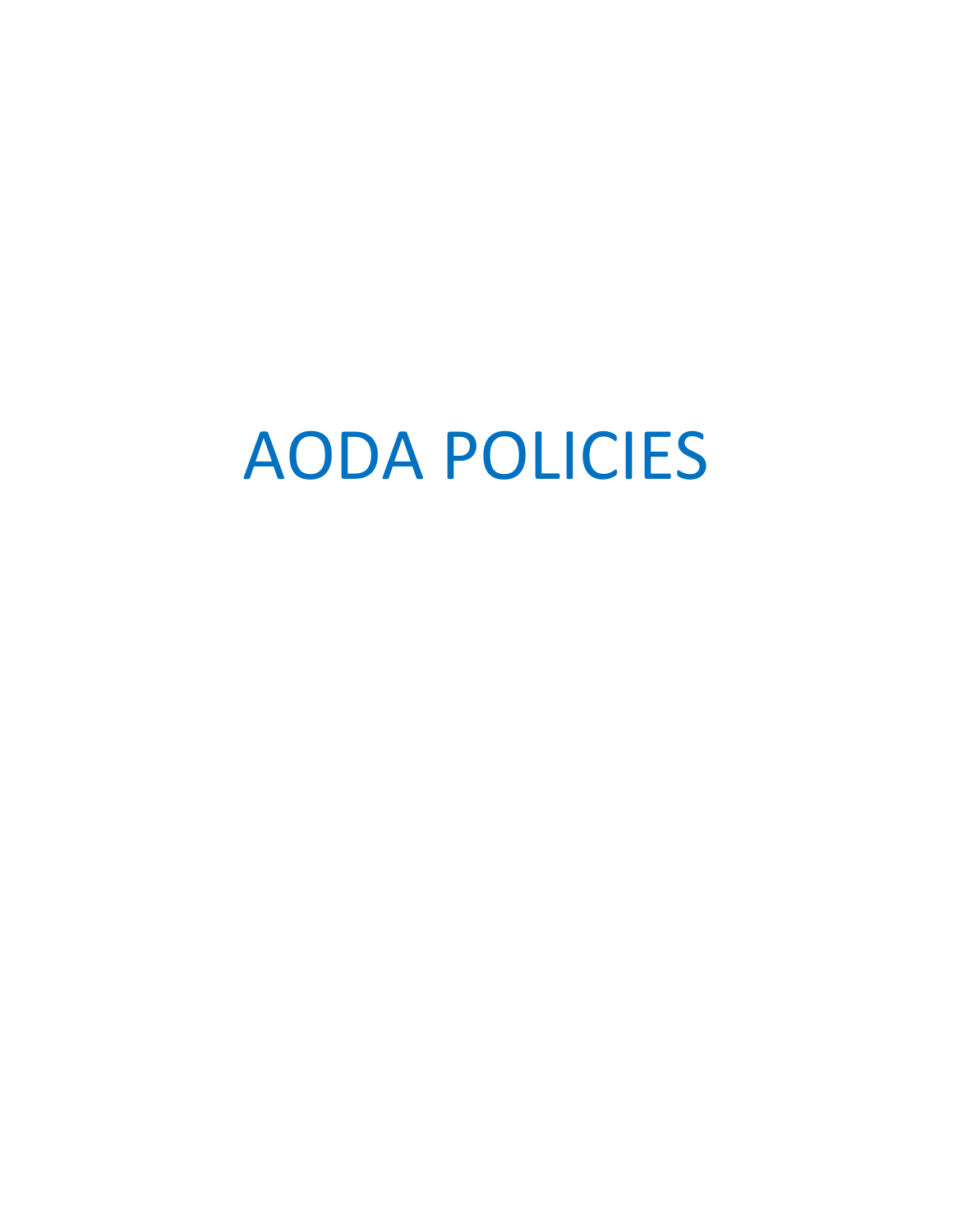## A. Purpose & Scope

In compliance with the Accessibility for Ontarians with Disabilities Act, 2005, the purpose of this policy is to outline responsibilities of our Associates (employees, volunteers and other third parties) on behalf of Amhil NA in providing goods, services and opportunities to people with disabilities. This policy applies to all Associates (employees, volunteers and other third parties).

# B. Statement of Organizational Commitment

Amhil/ Stone (the "Company") is committed to providing a barrier-free environment for all stakeholders including our customers, employees, job applicants, suppliers, and any visitors who may enter our premises in Ontario. This includes any stakeholders who want to access our information, or use our goods and services. As an organization, we respect and uphold the requirements set forth under the *Accessibility for Ontarians with Disabilities Act* (2005), and its associated standards and regulations which sets out a process for developing and enforcing accessibility standards

## C. Accessibility Policy

## i. Statement of Commitment

Amhil/ Stone "Company" is committed to ensuring equal access and participation for people with disabilities. We are committed to treating people with disabilities in a way that allows them to maintain their dignity and independence. We believe in integration and we are committed to meeting the needs of people with disabilities in a timely manner. We will do so by removing and preventing barriers to accessibility and meeting our accessibility requirements under the Accessibility for Ontarians with Disabilities Act and Ontario's accessibility laws.

The Company is committed to meeting its current and ongoing obligations under the Ontario Human Rights Code respecting non-discrimination.

The Company understands that obligations under the Accessibility for Ontarians with Disabilities Act, 2005 (AODA) and its accessibility standards do not substitute or limit its obligations under the Ontario Human Rights Code or obligations to people with disabilities under any other law.

The Company is committed to excellence in serving and providing goods, services or facilities to all customers including people with disabilities.

Our accessible customer service policies are consistent with the principles of independence, dignity, integration and equality of opportunity for people with disabilities.

## ii. Definitions

**Accessible Format(s):** means formats that are an alternative to standard print and are accessible to persons with Disabilities. Accessible Formats may include, but are not limited to, large print, recorded audio and electronic formats, and other formats usable by persons with Disabilities.

**Assistive Device(s):** means any device used to assist a person in performing a particular task(s) or to aid that person in activities of daily living. This can include a wheelchair, screen reader, listening device or cane.

**Communication Support(s):** means supports that persons with Disabilities may need to access information. Communication Supports may include, but are not limited to, captioning, alternative and augmentative supports, plain language, sign language and other supports that facilitate effective communications.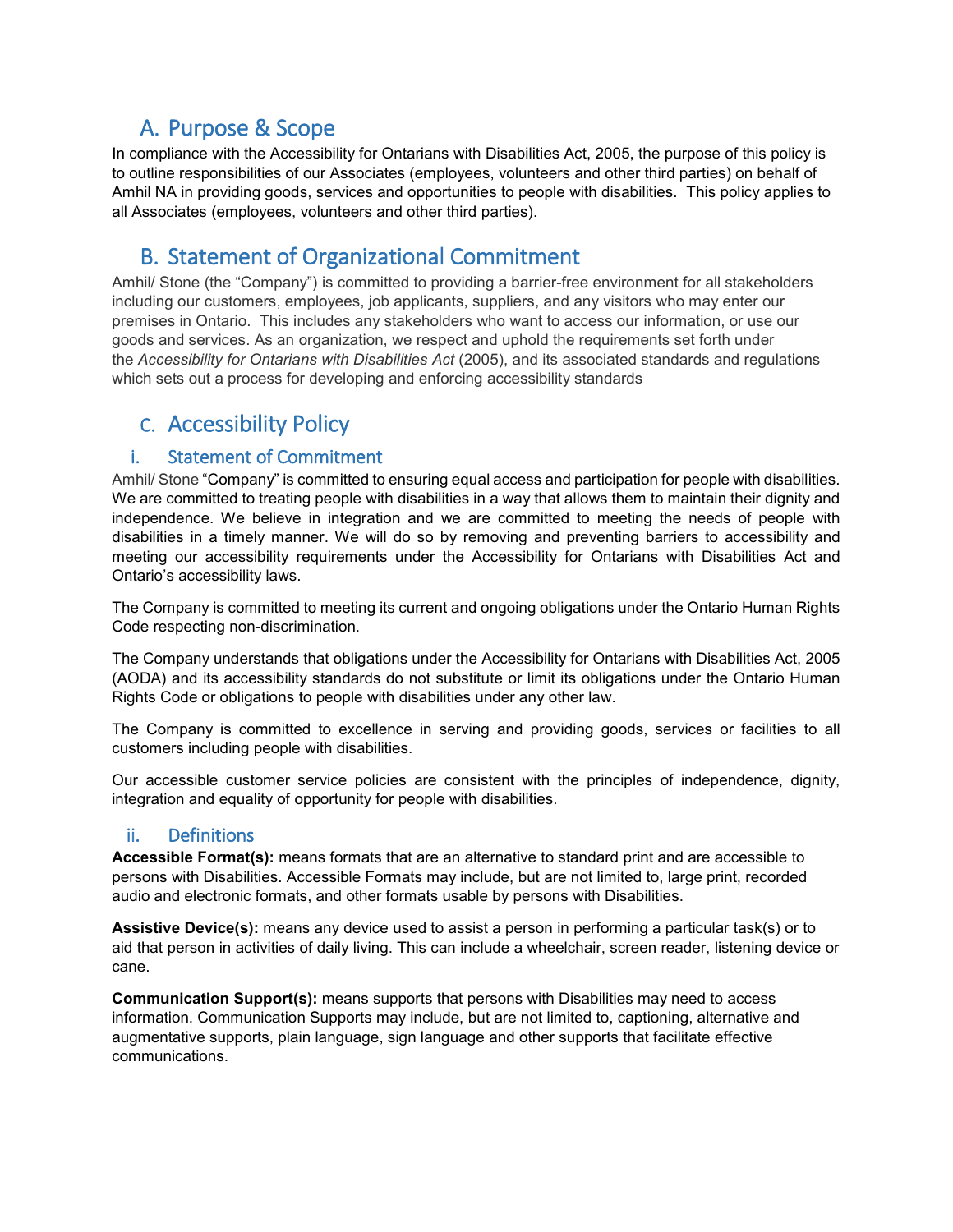#### **Disability or Disabilities: means:**

a. Any degree of physical disability, infirmity, malformation or disfigurement that is caused by bodily injury, birth defect or illness and, without limiting the generality of the foregoing, includes diabetes mellitus, epilepsy, a brain injury, any degree of paralysis, amputation, lack of coordination, blindness or visual impediment, deafness or hearing impediment, muteness or speech impediment, or physical reliance on a Guide Dog or other animal, or on a wheelchair or other remedial appliance or device;

b. A condition of mental impairment or developmental disability;

c. A learning disability, or dysfunction in one or more of the processes involved in understanding or using symbols or spoken language;

d. A mental disorder; or

e. An injury or disability for which benefits were claimed or received under the insurance plan established under the Workplace Safety and Insurance Act, 1997.

**Employee(s):** means any employee or volunteer of the Company.

**Guide Dog(s):** means a highly-trained working dog that has been trained at one of the facilities listed in Ontario Regulation 58 under the Blind Persons' Rights Act, 1990 to provide mobility, safety and increased independence for people who are blind.

**Service Animal(s):** an animal is a Service Animal for a person with a Disability if:

- $\circ$  It is readily apparent that the animal is used by the person for reasons relating to his or her Disability; or
- $\circ$  The person provides a letter from a physician or nurse confirming that the person requires the animal for reasons relating to the Disability.

**Support Person(s):** means an individual hired or chosen by a person with a Disability to provide services or assistance with communication, mobility, personal care, medical needs or with access to goods or services. Medical needs may include, but are not limited to, monitoring an individual's health or providing medical support by being available in the event of a seizure.

## iii. Core Principles

The Company will make every effort to ensure that this policy and related practices and procedures are consistent with the following four core principles:

**Dignity:** Persons with Disabilities must be treated as valued customers as deserving of service as any other customer.

**Equality of Opportunity:** Persons with Disabilities should be given an equal opportunity to obtain, use and benefit from the Company's goods and services.

**Integration:** Wherever possible, persons with Disabilities should benefit from the Company's goods and services in the same place and in the same or in a similar manner as any other customer. In circumstances where integration does not serve the needs of persons with Disabilities, goods and services will, to the extent possible, be provided in another way that takes into account the person's individual needs.

**Independence:** Goods and services must be provided in a way that respects the independence of persons with Disabilities. To this end, the Company will always be willing to assist persons with Disabilities but will not do so without express permission.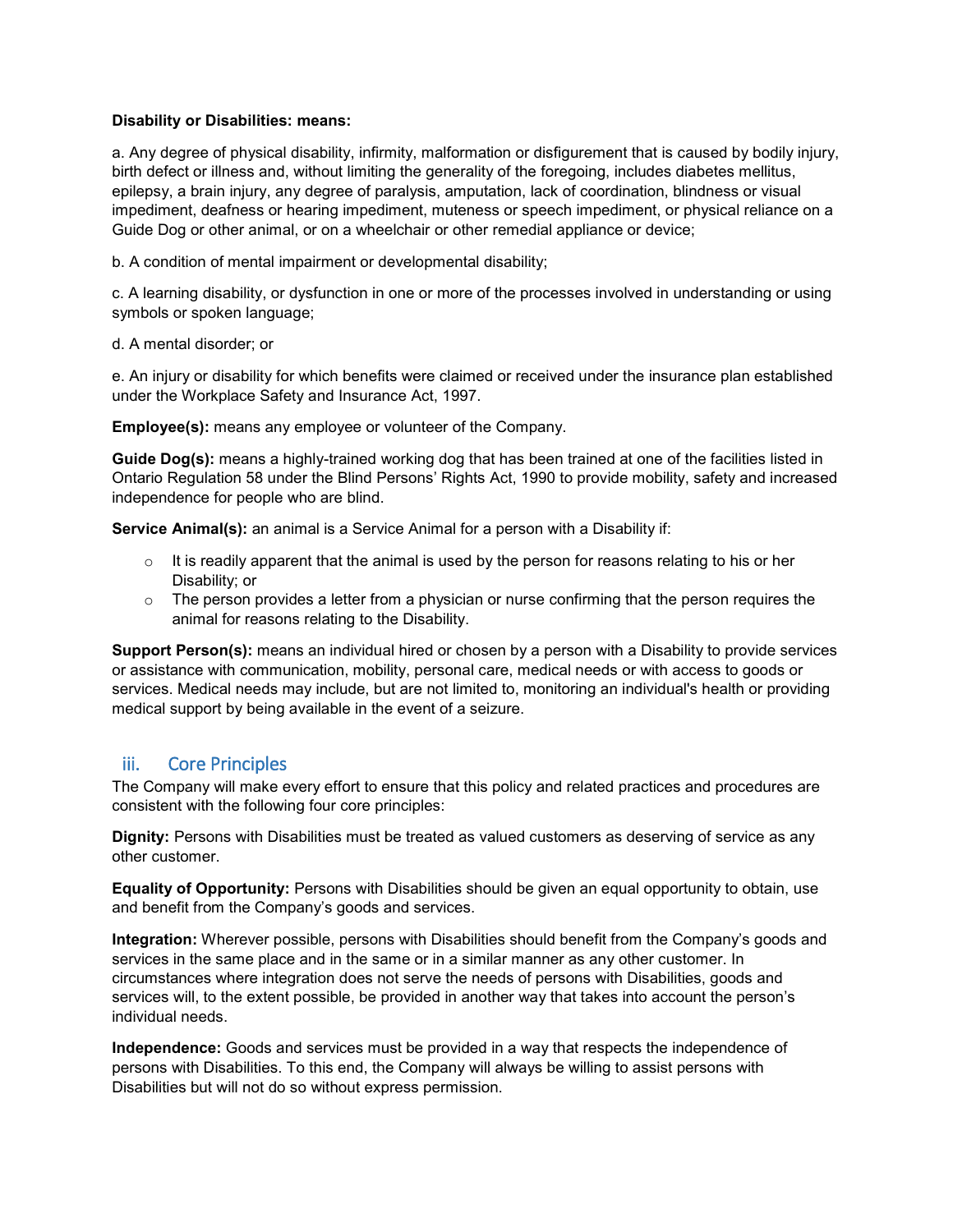# D. Customer Service Standards

To support our policy guiding principles and requirements, the Company has developed procedures and guidelines in the following areas:

## i. Communication

We communicate with people with disabilities in ways that take into account their disability. This may include the following:

- o Large print for people who have low vision;
- $\circ$  Easy-read, simplified summaries of materials for people with developmental or intellectual disabilities.
- $\circ$  In addition, strategies such as offering phone service rather than requiring in-person service, or email rather than postal notices are other methods of using alternate channels to provide accessible communications.
- $\circ$  We will work with the person with disabilities to determine what method of communication works for them.

## ii. Assistive Devices

People with disabilities may use their personal assistive devices when accessing our goods, services or facilities.

In cases where the assistive device presents a significant and unavoidable health or safety concern or may not be permitted for other reasons, other measures will be used to ensure the person with a disability can access our goods, services or facilities.

If there is a physical, technological or other type of barrier that prevents the use of an Assistive Device on the Company's premises, we will make its best efforts to remove that barrier. If we are not able to remove the barrier, we will ask the individual with the Disability how he/she can be accommodated, what alternative measures would enable equal access to the Company's goods and services and the Company will make its best effort to provide the individual with alternative means of assistance.

We ensure that our staff are trained and familiar with various assistive devices we have on site or that we provide that may be used by customers with disabilities while accessing our goods, services or facilities.

## iii. Training & Records

We are committed to training all staff and Temporary/Contract associates in accessible customer service, other Ontario's accessibility standards and aspects of the Ontario Human Rights Code that relate to persons with disabilities.

In addition, we will train:

a) all persons who participate in developing the organization's policies; and

b) all other persons who provide goods, services or facilities on behalf of the organization

Training of our employees and Temporary/Contract on accessibility relates to their specific roles.

The training will include a review of the purposes of the Accessibility for Ontarians with Disabilities Act (AODA), and the requirements of this regulation and instruction about the following matters:

- o A review purpose of the Accessibility for Ontarians with Disabilities Act, 2005 and the requirements of the Customer Service Standards
- o A review of our policies related to the Customer Service Standards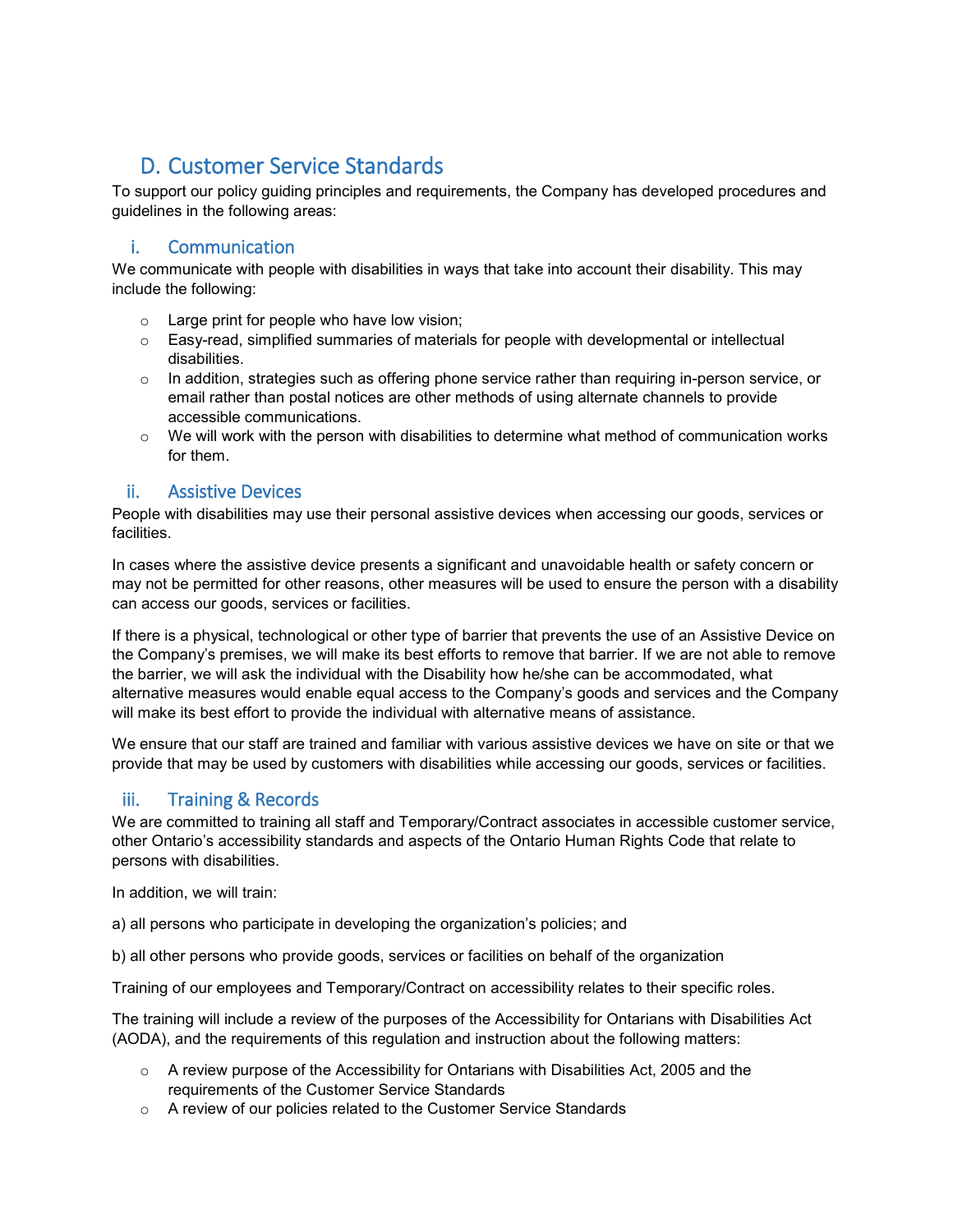- $\circ$  How to interact and communicate with people with various types of disabilities
- $\circ$  How to interact with people with disabilities who use an assistive device or require the assistance of a service animal or a support person
- o How to use equipment and/or devices made available on Company premises to assist persons with disabilities with obtaining, using or benefiting from Company goods and services.
- $\circ$  What to do if a person with a disability is having difficulty accessing Company premises and/or goods and services.
- o What to do if a person with a disability is having difficulty in accessing our organization's goods, services or facilities.

We train every person as soon as practicable after being hired and provide training in respect of any changes to the policies.

We maintain records of the training provided including the dates on which the training was provided and the number of individuals to whom it was provided.

## iv. Service Animals

We welcome people with disabilities and their service animals. Service animals are allowed on the parts of our premises that are open to the public and third parties.

When we cannot easily identify that an animal is a service animal, our staff may ask for documentation from a regulated health professional that confirms the person needs the service animal for reasons relating to their disability.

If service animals are prohibited by another law, we will do the following to ensure people with disabilities can access our goods, services or facilities:

- $\circ$  explain why the animal is excluded
- $\circ$  discuss with the customer another way of providing goods, services or facilities

Service animals are prohibited in our manufacturing plant where we produce food packaging products.

### v. Support Persons

A person with a disability who is accompanied by a support person will be allowed to have that person accompany them on our premises.

The Company may require persons with Disabilities to be accompanied by a Support Person where it is necessary to protect the health or safety of the person with a Disability or the health and safety of others on the premises.

## vi. Notice of Temporary Disruption

In the event of a planned or unexpected disruption to services or facilities for customers with disabilities, we will notify customers promptly. This clearly posted notice will include information about the reason for the disruption, its anticipated length of time, and a description of alternative facilities or services, if available.

## vii. Feedback Process

Amhil/ Stone welcomes feedback on how we provide accessible customer service. Customer feedback will help us identify barriers and respond to concerns.

Feedback may be provided in the following ways:

In person at reception

- o By telephone at 905 890-5261
- o In writing: Human Resources